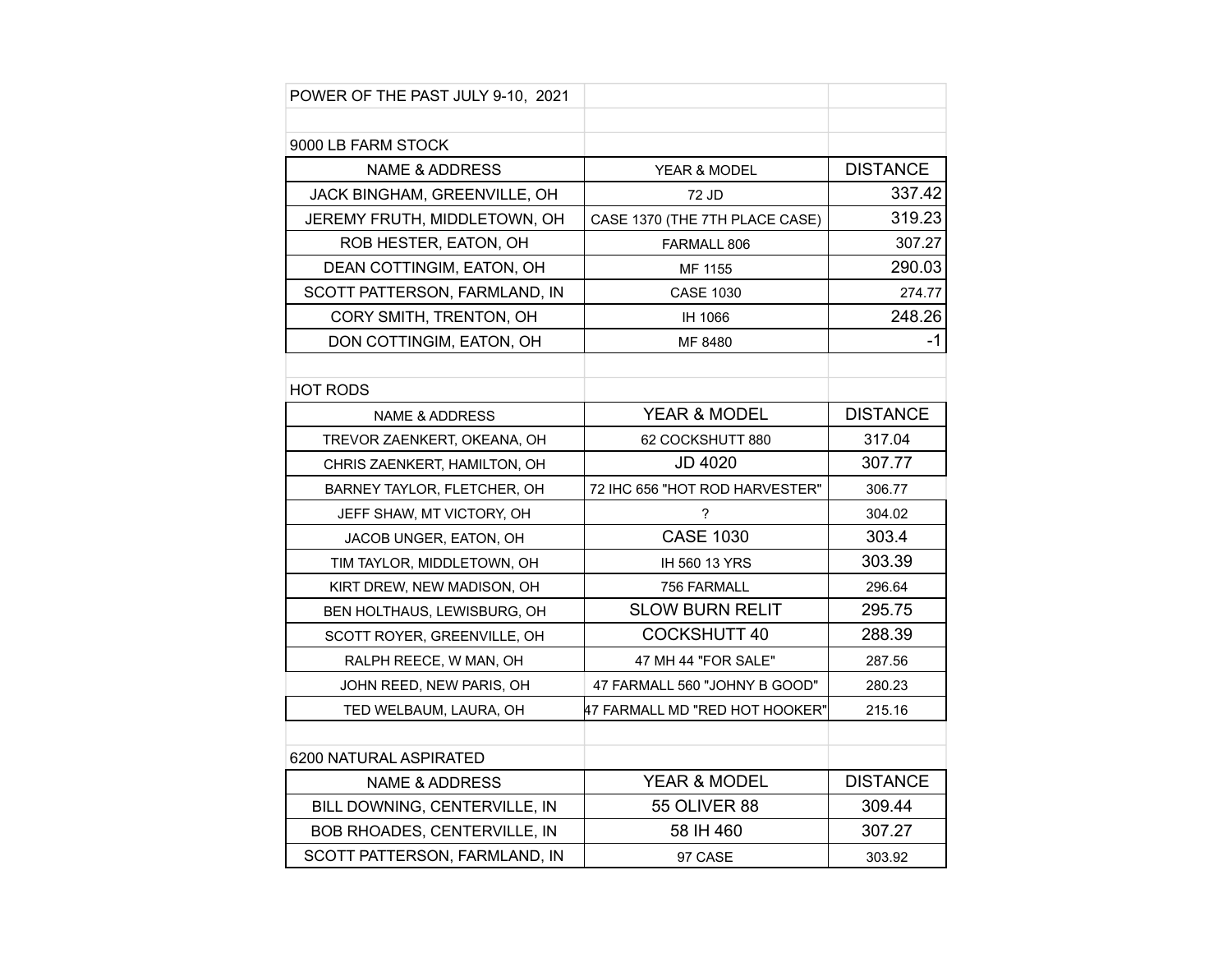| TIM BEISER, HAMILTON, OH          | CASE 970 "ALL IN"                | 303.02          |
|-----------------------------------|----------------------------------|-----------------|
| KEN BUTLER, ELWOOD, IN            | 55 M&M                           | 300.95          |
| MIKE CLARK, RUSHVILLE, IN         | 52 OLIVER 88                     | 296.56          |
| LARRY WILSON, GREENSFORK, IN      | 59 MM GVI                        | 163.4           |
|                                   |                                  |                 |
| <b>GAS TRUCKS</b>                 |                                  |                 |
| <b>NAME &amp; ADDRESS</b>         | YEAR & MODEL                     | <b>DISTANCE</b> |
| <b>TERRY ANDERSON, HEBRON, KY</b> | 79 FORD "TWISTED OUTLAW"         | 320.35          |
| TAYLOR MCCREERY, MUNCIE, IN       | 79 FORD                          | 313.62          |
| JOHN GILBERT, DECATUR, IN         | 95 FORD                          | 311.54          |
| TED WALKER, SOMERVILLE, OH        | 08 GMC                           | 311.12          |
| ROB WHITE, LYNN, IN               | 86 CHEVY                         | 308.88          |
| KURTIS WHITESEL, UC, IN           | <b>CHEVY "CORNSTALK EXPRESS"</b> | 308.45          |
| TRAVIS CENTERS, BROOKVILLE, IN    | HEVY K20 "FARM BOYS FROM HЁ      | 305.2           |
| MATT DEGROAT, GERMANTOWN, OH      | 85 FORD                          | 277.8           |
| JERRY GETTING, WINCHESTER, IN     | 96 CHEVY                         | 271.78          |
|                                   |                                  |                 |
| <b>2.6 DIESEL TRUCKS</b>          |                                  |                 |
| <b>NAME &amp; ADDRESS</b>         | YEAR & MODEL                     | <b>DISTANCE</b> |
| RONNIE HILL, GREENFIELD, OH       | 06 CHEVY 3500                    | 306.99          |
| JACOB PHELPS, GERMANTOWN, OH      | 96 DODGE RAM 3500                | 302.01          |
| DREW KROGMAN, CELINA, OH          | 03 DODGE "BIG BLUE"              | 289.28          |
| WYATT EADES, LONDON, OH           | 01 CHEVY SILVERADO               | 283.03          |
| RYAN WILSON, MT STERLING, OH      | 03 DODGE                         | 279.82          |
| TYLER RICE, MT STERLING, OH       | 02 DODGE                         | $-1$            |
|                                   |                                  |                 |
| 9500 HOT FARM                     |                                  |                 |
| <b>NAME &amp; ADDRESS</b>         | YEAR & MODEL                     | <b>DISTANCE</b> |
| <b>SCOT MILLER,</b>               | <b>DRAGLINE XPRESS</b>           | 313.24          |
| JOHNNY FLECK, MINSTER, OH         | IH 1066                          | 311.98          |
| CHRIS REGEDANZ, CELINA, OH        | JD4450 "SHOW STOPPER"            | 306.29          |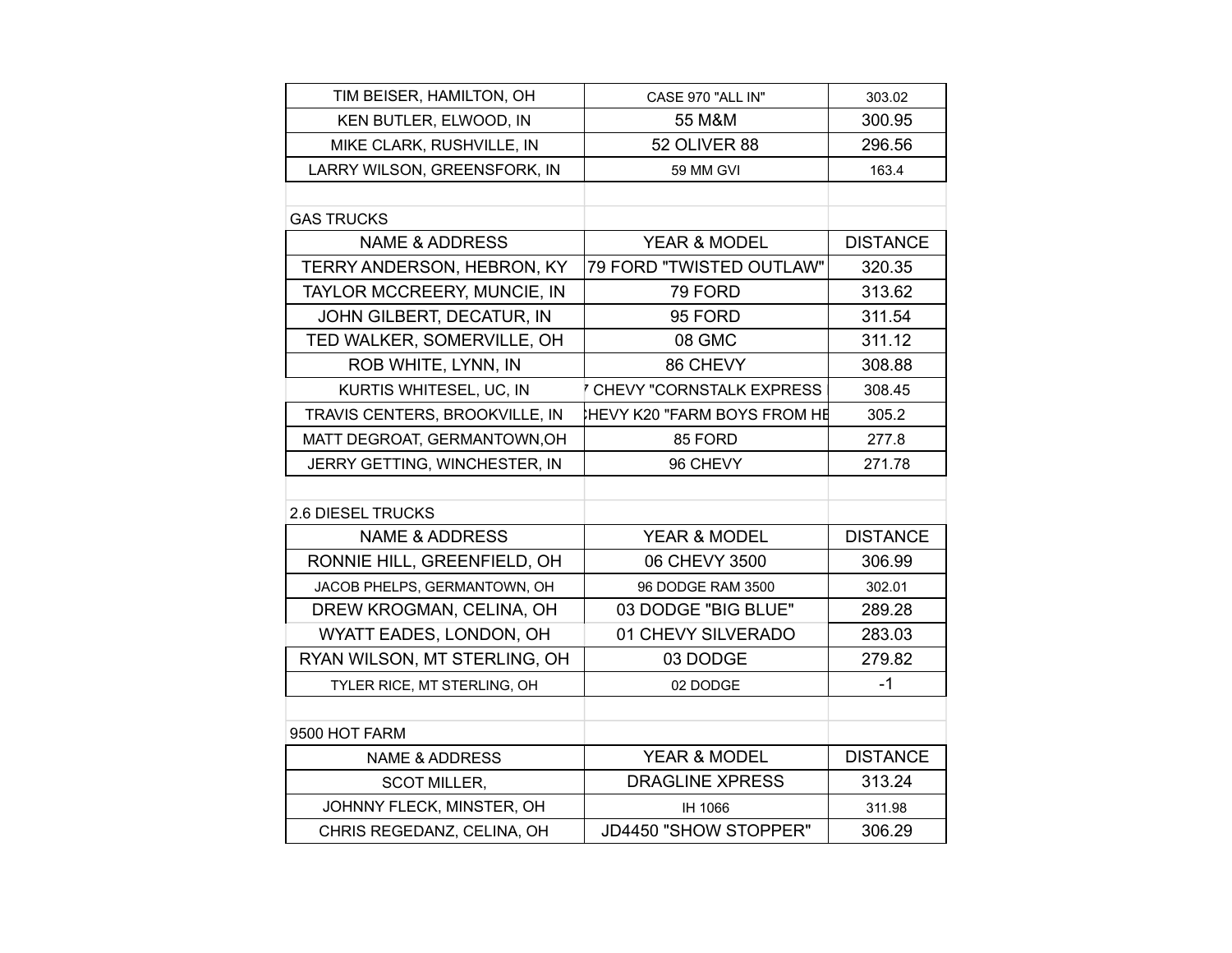| WAYNE COOK, ST PARIS, OH           | IH 1066                   | 306.14          |
|------------------------------------|---------------------------|-----------------|
| MITCH REGEDANZ, CELINA, OH         | JD4520 "DEMONSTRATOR"     | 302.54          |
| CASEY EVERS, CELINA, OH            | IH1066 "RUMOR HAS IT"     | 301.85          |
| RUSS CLARK, COVINGTON, OH          | JD4250 "CRUIZIN DEERE"    | 295.52          |
| COLE WILDERMUTH, LEWBURG, OH       | 920 "THE REPLACEMENT DEE! | 291.47          |
|                                    |                           |                 |
| 4500 ANTIQUES                      |                           |                 |
| <b>NAME &amp; ADDRESS</b>          | YEAR & MODEL              | <b>DISTANCE</b> |
| GARY HUMMEL, NEW WETON, OH         | 51 COCKSHUTT 40           | 251.43          |
| JIM ROSE, BROOKVILLE, OH           | 7                         | 247.17          |
| DAN BROWN, RUSHVILLE, IN           | 58 FARMALL 460            | 244.86          |
| TOMMY CARR, RIDGEVILLE, IN         | 53 MM UBE                 | 229.84          |
| BOB WILLS, UC, OH                  | 52 OLIVER 88              | 227.82          |
| DUANE RISSELMAN, CONNERSVILLE, IN  | 49 MMU                    | 225.37          |
| LEONARD HOLDHEIDE, MARIA STEIN, OH | <b>50 OLIVER 88</b>       | 178.06          |
| JOEY SUGGS, EATON, OH              | 53 FARMALL SUPER H        | 177.4           |
|                                    |                           |                 |
| 5000 ANTIQUES                      |                           |                 |
| <b>NAME &amp; ADDRESS</b>          | <b>YEAR &amp; MODEL</b>   | <b>DISTANCE</b> |
| DAN BROWN, RUSHVILLE, IN           | 58 FARMALL 460            | 246.23          |
| JEFF POEPPELMAN, RUSSIA, OH        | <b>46 FARMALL M</b>       | 238.12          |
| JIM ROSE, BROOKVILLE, OH           | ?                         | 233.95          |
| UANE RISSELMAN, CONNERSVILLE, I    | 49 MMU                    | 231.8           |
| TOMMY CARR, RIDGEVILLE, IN         | 53 MM UBE                 | 231.01          |
| BOB WILLS, UC, OH                  | 52 OLIVER 88              | 228.8           |
| GARY HUMMEL, NEW WESTON, OH        | 51 COCKSHUTT 40           | 228.34          |
| GLEE ANN WILLS, UC OH              | 46 JD A                   | 228.1           |
| HANK STEINMETZ, GREENVILLE, OH     | MM <sub>U</sub>           | 223.87          |
| JASON MARTIN, CELINA, OH           | 40 JD G                   | 223.18          |
| CHRIS LAIRSON, WILMINGTON, OH      | 52 OLIVER 88              | 222.09          |
| ONARD HOLDHEIDE, MARIA STEIN, Q    | <b>50 OLIVER 88</b>       | 174.52          |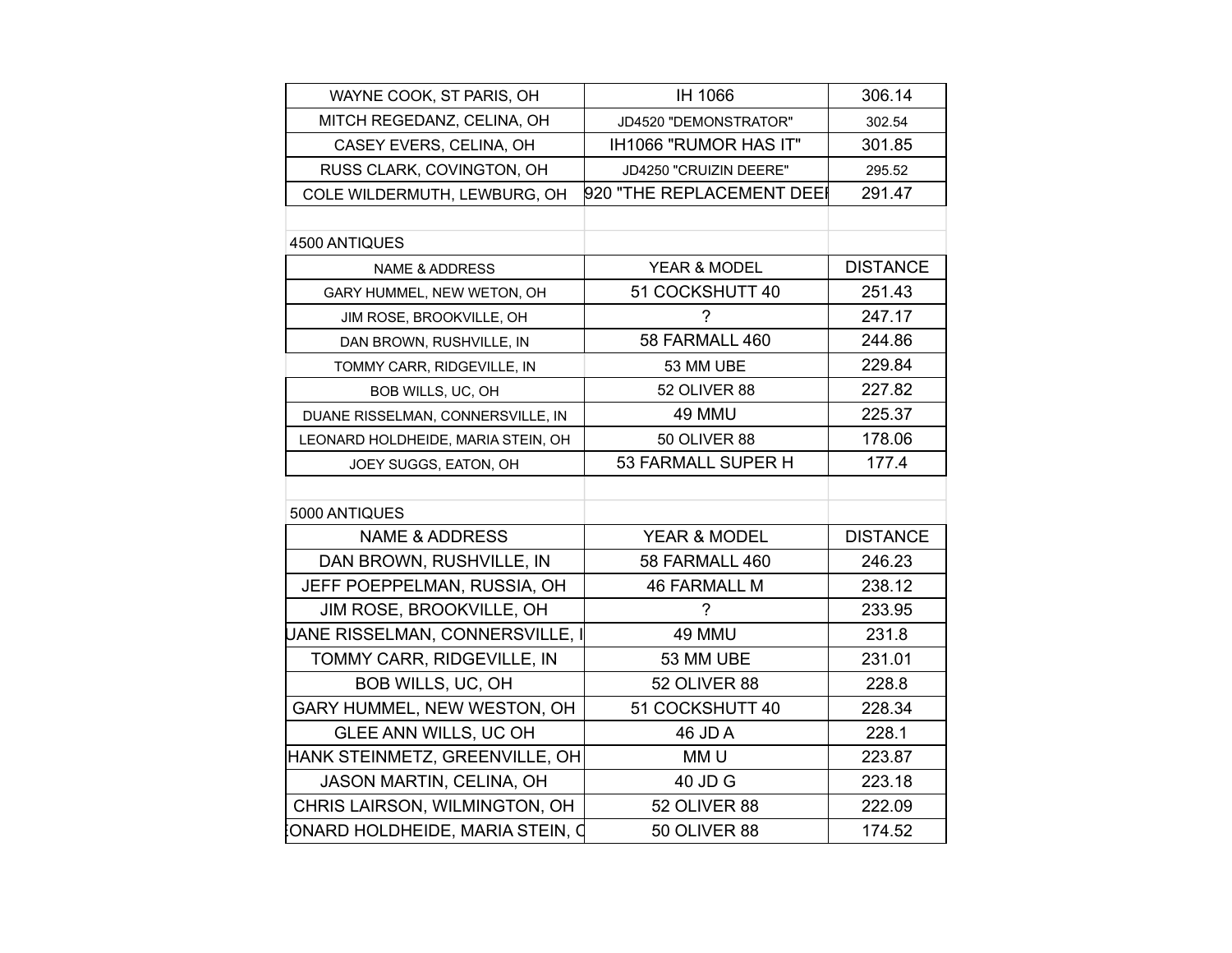| JOEY SUGGS, EATON, OH           | 53 FARMALL SUPER H      | 165.38          |
|---------------------------------|-------------------------|-----------------|
|                                 |                         |                 |
| 5250 ANTIQUES                   |                         |                 |
| <b>NAME &amp; ADDRESS</b>       | <b>YEAR &amp; MODEL</b> | <b>DISTANCE</b> |
| TOMMY CARR, RIDGEVILLE, IN      | 53 MM UBE               | 245.45          |
| HANK STEINMETZ, GREENVILLE, OH  | MM UTE                  | 234.59          |
| UANE RISSELMAN, CONNERSVILLE, I | 49 MMU                  | 233.76          |
| CHRIS LAIRSON, WILMINGTON OH    | 52 OLIVER 88            | 230.61          |
| GARY HUMMEL, NEW WESTON, OH     | 51 COCKSHUTT, 40        | 220.99          |
| ONARD HOLDHEIDE, MARIA STEIN, Q | <b>50 OLIVER 88</b>     | 165             |
|                                 |                         |                 |
| 5500 ANTIQUES                   |                         |                 |
| <b>NAME &amp; ADDRESS</b>       | YEAR & MODEL            | <b>DISTANCE</b> |
| DAN BROWN, RUSHVILLE, IN        | 58 FARMALL 460          | 210.47          |
| FRANK MARCHAL, BRADFORD, OH     | 55 CASE 400             | 207.53          |
| HANK STEINMETZ, GREENVILLE, OH  | MM <sub>U</sub>         | 201.98          |
| JEFF POEPPELMAN, RUSSIA, OH     | <b>46 FARMALL M</b>     | 200.58          |
| CHRIS LAIRSON, WILMINGTON, OH   | 52 OLIVER 88            | 199.1           |
| HANK STEINMETZ, GREENVILLE, OH  | MM UTE                  | 198.47          |
| GARY HUMMEL, NEW WESTON, OH     | 51 COCKSHUTT 40         | 197.39          |
| KATHY EDWARDS, LIMA, OH         | <b>47 FARMALL M</b>     | 196.89          |
| UANE RISSELMAN, CONNERSVILLE, I | 49 MMU                  | 195.78          |
| TOMMY CARR, RIDGEVILLE, IN      | 53 MM UBE               | 195.76          |
| JIM ROSE, BROOKVILLE, OH        | 7                       | 194.23          |
| GLEE ANN WILLS, UC, OH          | 46 JD A                 | 191.17          |
| JASON MARTIN, CELINA, OH        | 40 JD G                 | 180.72          |
| ONARD HOLDHEIDE, MARIA STEIN, Q | <b>50 OLIVER 88</b>     | 160.44          |
| MIKE HISSONG, BRADFORD, OH      | 49 M                    | 156.84          |
| DAVE HISSONS, BRADFORD, OH      | 51 COOP E4              | 126.9           |
| OBERT BROWN, SO CHARLESTON, O   | 35 FARMALL F30          | 87.25           |
|                                 |                         |                 |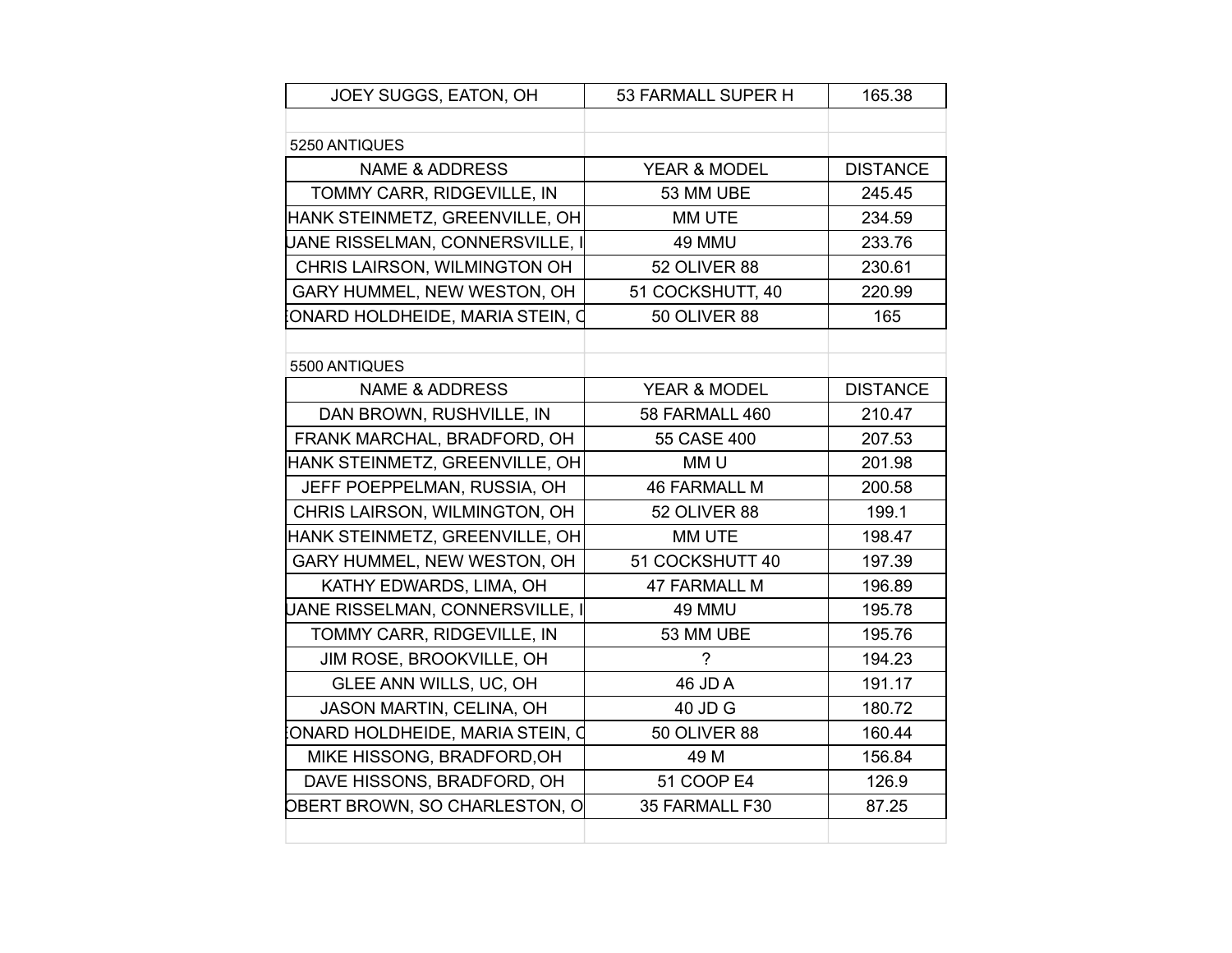| 5750 ANTIQUES                   |                     |                 |
|---------------------------------|---------------------|-----------------|
| <b>NAME &amp; ADDRESS</b>       | YEAR & MODEL        | <b>DISTANCE</b> |
| TOMMY CARR, RIDGEVILLE, IN      | 53 MM UBE           | 205.5           |
| UANE RISSELMAN, CONNERSVILLE, I | 49 MMU              | 202.88          |
| HANK STEINMETZ, GREENVILLE, OH  | MM UTE              | 196.07          |
| FRANK MARCHAL, BRADFORD, OH     | 55 CASE 400         | 192.4           |
|                                 |                     |                 |
| 8500 FARM STOCK 8MPH            |                     |                 |
| <b>NAME &amp; ADDRESS</b>       | YEAR & MODEL        | <b>DISTANCE</b> |
| BRIAN DIXON, URBANA, OH         | IH 966              | 246.47          |
| JOHN HURLEY, LEWISTOWN, OH      | 75 IH 1066          | 243.36          |
| WALTER HILL, ST PARIS, OH       | 74 IH 1066          | 241.84          |
| RUSSEL RENNER, LUDLOW FALLS, OH | 75 IH 1066          | 240.37          |
|                                 |                     |                 |
| 8500 FARM STOCK 10MPH           |                     |                 |
| <b>NAME &amp; ADDRESS</b>       | YEAR & MODEL        | <b>DISTANCE</b> |
| LEE NICEWANER, CLIFTON, OH      | IH 966              | 277.73          |
| JOHN HURLEY, LEWISTOWN, OH      | 75 IH 1066          | 273.36          |
| WALTER HILL, ST PARIS, OH       | 74 IH 1066          | 261.29          |
| RUSSEL RENNER, LUDLOW FALLS, OH | 75 IH 1066          | 255.38          |
|                                 |                     |                 |
| 6000 ANTIQUES                   |                     |                 |
| <b>NAME &amp; ADDRESS</b>       | YEAR & MODEL        | <b>DISTANCE</b> |
| <b>GLEE ANN WELLS,</b>          |                     | 210.3           |
| HANK STEINMETZ, GREENVILLE, OH  | MM UTE              | 209.28          |
| JOHN HURLEY, LEWISTOWN, OH      | 52 OLIVER 88 DIESEL | 202.05          |
| TOMMY CARR, RIDGEVILLE, IN      | 53 MM UBE           | 198             |
| DUANE DERRINGER, LIMA, OH       | <b>47 FARMALL M</b> | 196.36          |
| JANE RISSELMAN, CONNERSIVLLE, I | 49 MMU              | 188.24          |
| <b>BRIAN DIXON,</b>             | <b>FARMALL M</b>    | 185.68          |
| DAVE HISSONG, BRADFORD, OH      | <b>51 COOP E4</b>   | 178.68          |